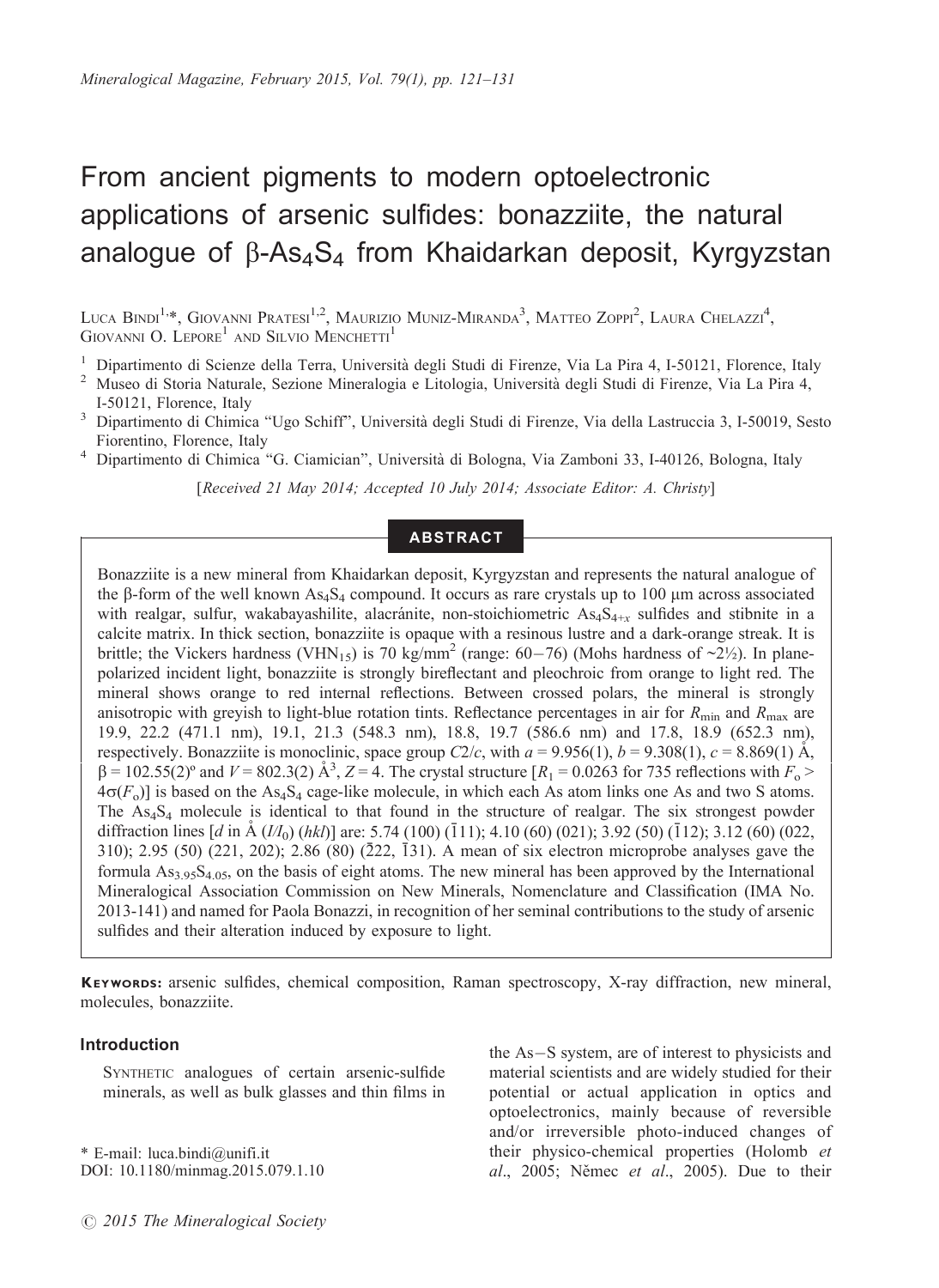vivid colours, ranging from yellow to orange or red, arsenic-sulfide minerals have been used largely as pigments. Their presence has been documented on Ancient Egyptian funerary papyri (Daniels and Leach, 2004), medieval illuminated manuscripts (Clark and Gibbs, 1998; Jurado-Lopez *et al.*, 2004) and in  $15<sup>th</sup> - 18<sup>th</sup>$  centuries Greek icons (Burgio et al., 2003). Thus, the study of these compounds and their light-induced alteration finds application in the examination and conservation of works of art (e.g. Trentelman et al., 1996).

Most arsenic sulfides have a crystal structure consisting of a packing of cage-like, covalently bonded  $As_4S_n$  ( $n = 3$ , 4 and 5) molecules, held together by van der Waals forces. Four types of  $As<sub>4</sub>S<sub>n</sub>$  molecular units are known: (1)  $As<sub>4</sub>S<sub>3</sub>$ molecule (molecular symmetry  $C_{3v}$ ), present in both low- ( $T < \sim 70^{\circ}$ C) and high-temperature ( $T >$ ~70°C) forms of dimorphite (Whitfield, 1973a, 1970); (2)  $As<sub>4</sub>S<sub>4</sub>$  molecule (molecular symmetry  $D_{2d}$ ), present in the structure of realgar (Mullen and Nowacki, 1972) and in the high-temperature  $(T > 256$ °C) polymorph  $\beta$ -As<sub>4</sub>S<sub>4</sub> (Porter and Sheldrick, 1972); (3)  $As<sub>4</sub>S<sub>4</sub>$  molecule (molecular symmetry  $C_{2v}$ ), found in pararealgar (Bonazzi et al., 1995) and in the  $\text{As}_4\text{S}_4(\text{II})$  compound synthesized by Kutoglu (1976); (4)  $As<sub>4</sub>S<sub>5</sub>$ (molecular symmetry  $C_{2v}$ ) molecule found in uzonite (Whitfield 1973b; Bindi et al., 2003) and wakabayashilite,  $[(As, Sb)_{6}S_{9}][As_{4}S_{5}]$  (Bonazzi et al., 2005; Bindi et al., 2014a). The structure of alacránite,  $\text{As}_8\text{S}_9$ , contains both  $\text{As}_4\text{S}_4$  (realgar type) and  $As<sub>4</sub>S<sub>5</sub>$  molecular groups (Bonazzi et al., 2003a; Pagliai et al., 2011). Non-stoichiometric sulfides with chemical composition ranging from  $As<sub>4</sub>S<sub>4</sub>$  to  $As<sub>8</sub>S<sub>9</sub>$  have also been reported (Bonazzi et al., 2003b; Bonazzi and Bindi, 2008).

In the course of a research project dealing with the characterization of natural and synthetic arsenic sulfides (Bonazzi and Bindi, 2008 and references therein; Bonazzi et al., 2011; Pagliai et al., 2011; Lepore et al., 2012; Zoppi and Pratesi, 2012; Zoppi *et al.*, 2013), we had the chance to study a rock sample from the Khaidarkan deposit, Kyrgyzstan containing the natural analogue of  $\beta$ -As<sub>4</sub>S<sub>4</sub>. The present paper reports the results of a structural, chemical and spectroscopic study leading to the definition and description of this new mineral, which was named bonazziite after Paola Bonazzi (b. 1960), Full Professor in Mineralogy at the University of Florence, in recognition of her seminal contributions to the study of arsenic sulfides and their alteration induced by exposure to light. The mineral and its name have been approved by the International Mineralogical Association (IMA) Commission on New Minerals, Nomenclature and Classification (IMA No. 2013-141, Bindi et al., 2014b). The holotype material is deposited in the mineralogical collections of the Museo di Storia Naturale, Universita` di Firenze (Italy), under catalogue number 3143/I.

## Background information on  $\beta$ -As<sub>4</sub>S<sub>4</sub>

Three natural crystalline modifications of tetraarsenic tetrasulfide are known: realgar,  $\alpha$ -As<sub>4</sub>S<sub>4</sub> (Hall, 1966; Clark, 1970; Roland, 1972; Blachnik et al., 1980; Bryndzya and Kleppa, 1988), pararealgar (Roberts et al., 1980; Bonazzi et al., 1995) and the  $\beta$ -As<sub>4</sub>S<sub>4</sub> phase, stable in the As-S system at temperatures higher than  $256 \pm 5^{\circ}$ C (Hall, 1966). Although all the three phases have been found to occur in nature, the natural  $\beta$ -As<sub>4</sub>S<sub>4</sub> phase remained unnamed.

The occurrence of a natural phase exhibiting a diffraction pattern quite similar to that of the synthetic  $\beta$ -As<sub>4</sub>S<sub>4</sub> was first reported by Clark (1970), who found both low- and high-temperature forms in the Ag-As-Sb vein deposit at Alacràn (Chile). According to Clark (1970), the natural β-As<sub>4</sub>S<sub>4</sub> phase forms irregular masses and exhibits optical properties similar to those of realgar, but the colour is slightly paler and more yellowish than realgar. At the Alacran mine the mineral occurs associated closely with smithite, orpiment and arsenolamprite. Although the main properties of the mineral (X-ray data, chemical composition, optical properties and Vickers hardness) were defined by Clark (1970), the proposal of a new mineral species corresponding to the natural  $\beta$ -As<sub>4</sub>S<sub>4</sub> polymorph was not approved by the New Minerals and Mineral Names IMA Commission (Popova et al., 1986), and the mineral, according to the system of codification for unnamed minerals (Smith and Nickel, 2007), was listed as UM1970-19-S:As.

Later, a new arsenic sulfide was found at the Uzon caldera (Kamchatka, Russian Federation) by Popova et al. (1986). Those authors assumed this mineral to be identical to the species previously described by Clark (1970) due to the similarity of their powder diffraction patterns. For this reason, the mineral was named alacránite (Popova et al., 1986). The monoclinic lattice parameters of alacránite resemble reasonably well those of the synthetic  $\beta$ -As<sub>4</sub>S<sub>4</sub> (Porter and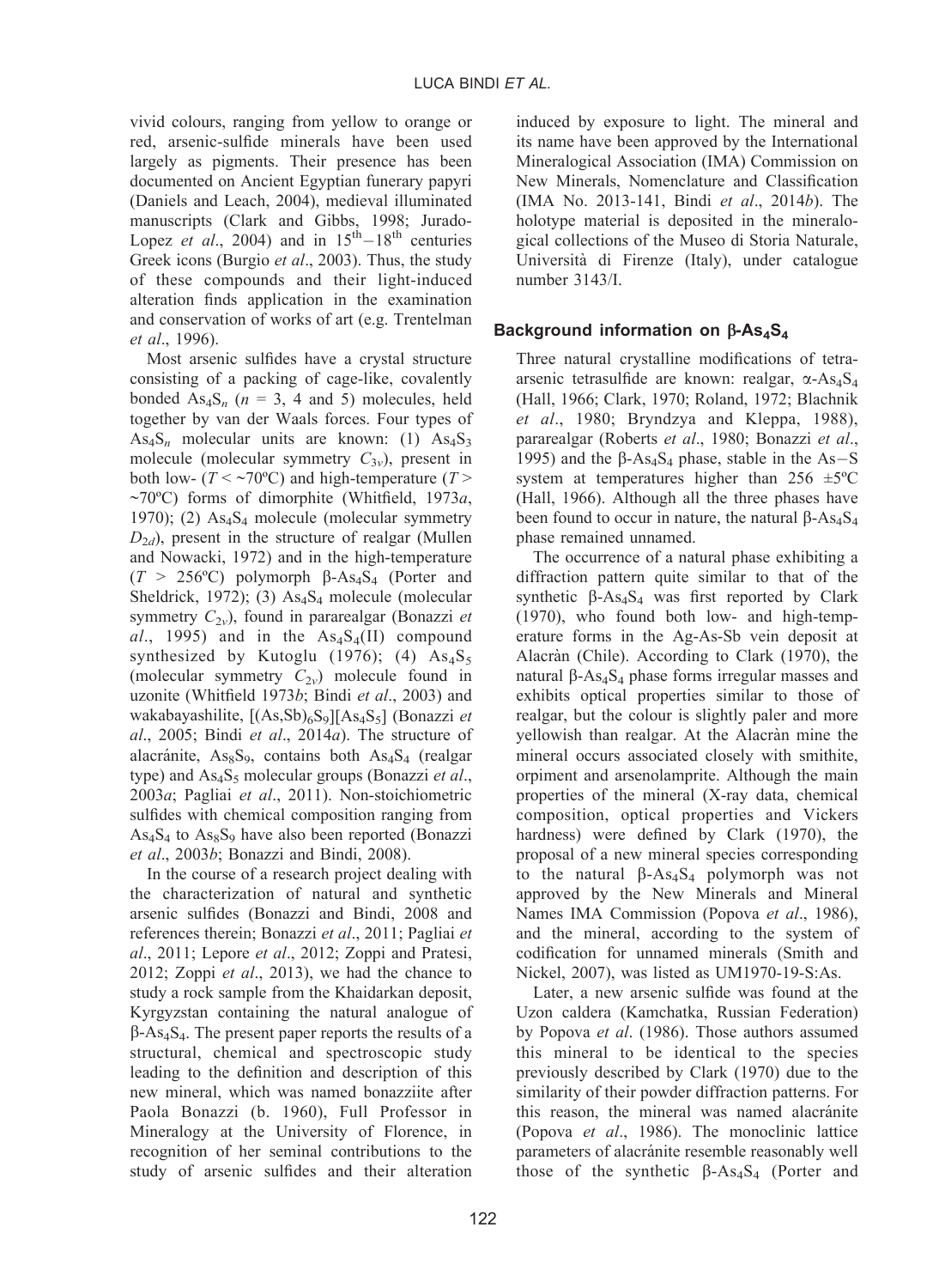Sheldrick, 1972) and those of the natural  $\beta$ -phase from Alacràn (Clark, 1970). In keeping with the greater unit-cell volume, alacránite exhibits a different chemical composition  $(As_8S_9)$ . According to Popova et al. (1986), alacránite is monoclinic,  $P2/c$ , while the synthetic  $\beta$ -As<sub>4</sub>S<sub>4</sub> crystallizes in the C2/c space group.

During a sampling of the seafloor around Lihir Island (Papua New Guinea), a specimen consisting mainly of pyrite, sphalerite and galena, together with red and orange arsenic sulfides, was recovered at the top of a conical seamount (Percival et al., 1999). According to these authors, the X-ray analysis of both the deepred and orange crystals revealed a mixture of realgar and alacránite. The subsequent detailed investigation (Burns and Percival, 2001) showed the mineral from Papua New Guinea to be structurally and chemically identical to the synthetic  $\beta$ -As<sub>4</sub>S<sub>4</sub> and quite similar to that from Alàcran (Clark, 1970). However, given the confusion between alacránite and  $\beta$ -As<sub>4</sub>S<sub>4</sub>, a proposal for the new mineral species was not submitted to the IMA.

Later, Bonazzi et al. (2003b) found crystals of arsenic sulfide with an intermediate composition between alacránite  $(As_8S_9)$  and  $\beta$ -As<sub>4</sub>S<sub>4</sub> from the burning dump of Kateřina colliery, Radvanice, Czech Republic. These crystals were investigated by single-crystal X-ray diffraction (XRD) and chemical microanalysis. Although both analytical data and unit-cell parameters suggested strongly the existence of a continuous series between the high-temperature polymorph  $(\beta$ -As<sub>4</sub>S<sub>4</sub>) and the mineral alacránite (As $_8$ S<sub>9</sub>), Bonazzi *et al.* (2003*b*) did not propose the  $\beta$ -As<sub>4</sub>S<sub>4</sub> phase as a new mineral species given the anthropogenic nature of the type deposit. For the same reasons, G. Favreau and J.-F. Carpentier (pers. comm., 2008) did not consider the orange crystals corresponding to  $\beta$ -As<sub>4</sub>S<sub>4</sub> found at the burning coal dump of La Ricamarie, Saint-Etienne, Loire, Rhône-Alpes, France to be natural products.

## **Occurrence**

The sample containing bonazziite was not found in situ, but originates from the Mineralogical Collection of the Museo di Storia Naturale, Sezione di Mineralogia e Litologia, Universita` di Firenze, where it was labelled ''wakabayashilite - Khaidarkan, Osh Oblast, Kyrgyzstan''.

The Khaidarkan Sb-Hg deposit is situated in the Fergana Valley, Alai Range, Osh Oblast,

Kyrgyzstan and it is the type locality for seven other minerals: chursinite, galkhaite, khaidarkanite, kuznetsovite, poyarkovite, shakhovite and velikite. Geological data concerning this district have been reported by Chukanov et al. (1999).

In the rock sample,  $\sim$ 4 cm  $\times$  5 cm  $\times$  9 cm in size, bonazziite occurs rarely in the intermediate region between sulfur and realgar in a calcite matrix (Fig. 1). The mineral exhibits a subhedral to anhedral grain morphology and shows no inclusions of, or intergrowths with other minerals. The maximum grain size of bonazziite is  $\sim$ 100  $\mu$ m. Other spatially associated minerals are wakabayashilite, alacránite, non-stoichiometric  $As<sub>4</sub>S<sub>4+r</sub>$  sulfides and stibnite.

## Physical and optical properties

Bonazziite is orange in colour and shows a darkorange streak. In thick section, the mineral is opaque and exhibits a resinous lustre. It is brittle, no cleavage is observed and the fracture is irregular. The calculated density, using the ideal As4S4 formula and the unit-cell volume from single-crystal data (see below), is  $3.542$  g/cm<sup>3</sup>.



FIG. 1. The rock sample (belonging to the collections of the Museo di Storia Naturale, Universita` di Firenze, Italy) containing bonazziite. The images show the two sides of the sample, which is  $\sim$ 4 cm  $\times$  5 cm  $\times$  9 cm in size.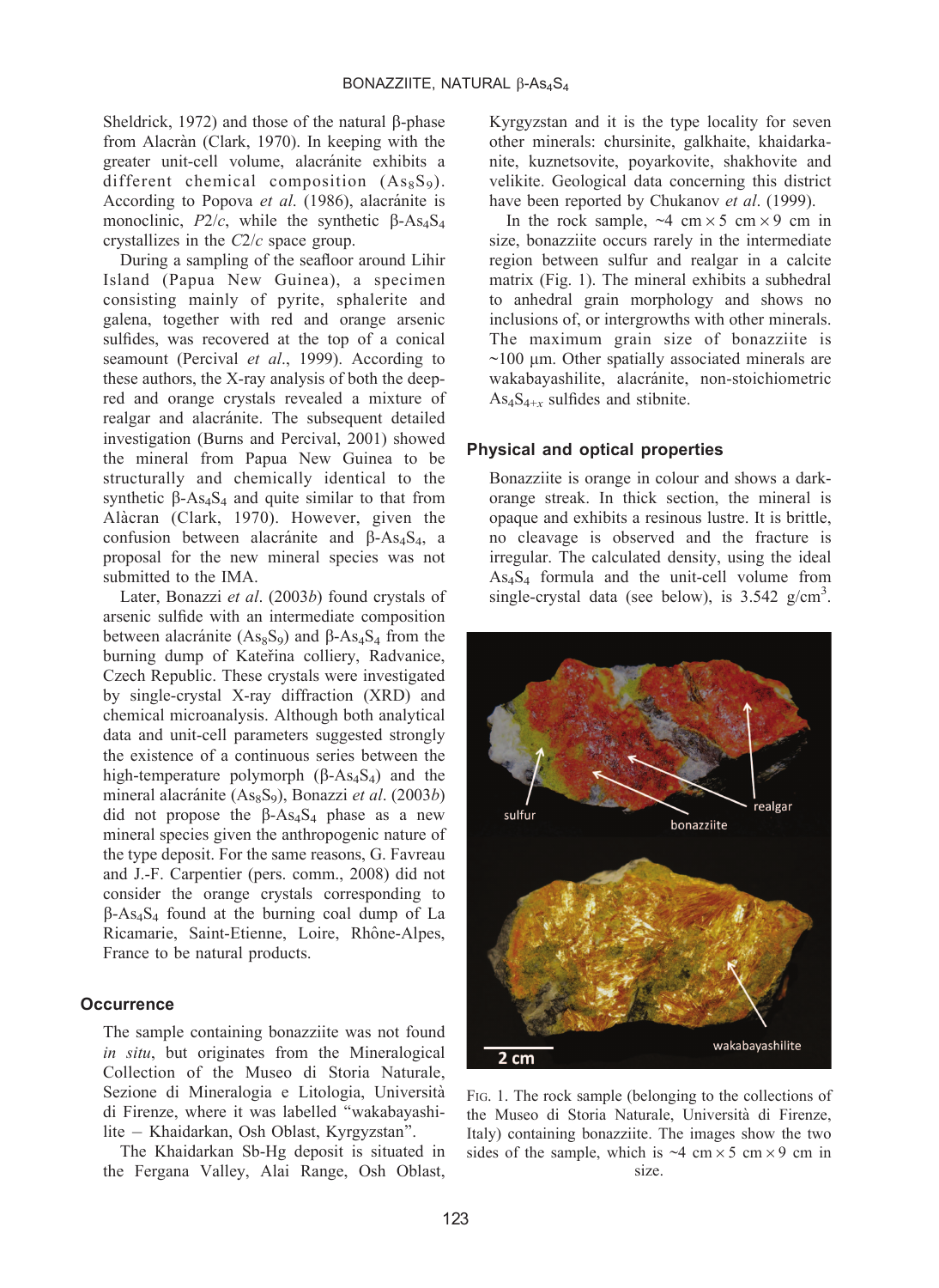Unfortunately, the density could not be measured in this present study because of the small grain size. Micro-indentation measurements carried out with a VHN load of 15 g give a mean value of 70  $\text{kg/mm}^2$  (range: 60–76) corresponding to a Mohs hardness of  $\sim 2\frac{1}{2}$ .

In plane-polarized incident light, bonazziite is strongly bireflectant and pleochroic from orange to light red. The mineral shows orange to red internal reflections. Between crossed polars, bonazziite is strongly anisotropic with greyish to light-blue rotation tints.

Reflectance measurements were performed in air by means of a MPM-200 Zeiss microphotometer equipped with a MSP-20 system processor on a Zeiss Axioplan ore microscope. The filament temperature was ~3350 K. An interference filter was adjusted, in turn, to select four wavelengths for measurement (471.1, 548.3, 586.6 and 652.3 nm). Readings were taken for specimen and standard (SiC) maintained under the same focus conditions. The diameter of the circular measuring area was 0.1 mm. Reflectance percentages in air for  $R_{\text{min}}$ and Rmax are 19.9, 22.2 (471.1 nm), 19.1, 21.3 (548.3 nm), 18.8, 19.7 (586.6 nm) and 17.8, 18.9 (652.3 nm), respectively.

## Experimental methods

## X-ray diffraction and structure refinement

Three crystals were selected from the rock sample, mounted on a 0.008 mm diameter carbon fibre and checked on a CCD-equipped Oxford Diffraction Xcalibur 3 diffractometer. The crystal (70  $\mu$ m  $\times$  90  $\mu$ m  $\times$  100  $\mu$ m across) showing the best diffraction quality was chosen for the full data collection. The refined unit-cell dimensions,  $a = 9.956(1), b = 9.308(1), c = 8.869(1)$  A,  $\beta =$  $102.55(2)$ <sup>o</sup> and  $V = 802.3(2)$   $\AA^3$ , are nearly identical to those observed for the synthetic b-As<sub>4</sub>S<sub>4</sub> [a = 9.957(3), b = 9.335(4), c = 8.889(5) A,  $\beta = 102.48(4)$ ° and  $V = 806.7(6)$  Å<sup>3</sup>; Porter and Sheldrick, 1972]. Intensity integration and standard Lorentz-polarization corrections were carried out with the CrysAlis RED software package (Oxford Diffraction, 2006). The program ABSPACK in CrysAlis RED (Oxford Diffraction, 2006) was used for the absorption correction and the structure refinement was carried out in the  $C2/c$  space group starting from the atomic coordinates reported by Porter and Sheldrick (1972) for the synthetic  $\beta$ -As<sub>4</sub>S<sub>4</sub> and using the full matrix least-squares program SHELXL-97 (Sheldrick, 2008). Scattering curves

for neutral As and S were taken from the International Tables for X-ray Crystallography (Ibers and Hamilton, 1974). The scattering power was allowed initially to vary (As vs. structural vacancy and S vs. structural vacancy) for all the sites. All the As and S sites were found to be fully occupied by As and S, respectively, and fixed accordingly. Refinement of the anisotropic atomic displacement parameters for all the atoms led to an  $R_1$  index of 0.0263 (for 735 reflections with  $F_0$ )  $> 4\sigma(F_0)$ ) and 0.0474 (for all 962 independent reflections) with 39 refined parameters. Details of the data collection and refinement are given in Table 1 whereas final atomic coordinates and atomic displacement parameters are listed in Table 2. Structure factors (Table 3) have been deposited with the Principal Editor of Mineralogical Magazine and are available from www.minersoc.org/pages/e\_journals/ dep\_mat\_mm.html.

The diffraction rings from a few grains of bonazziite were collected with a CCD-equipped diffractometer Xcalibur PX Ultra using CuKa radiation (50 kV and 40 mA) and then converted into a conventional XRD pattern. The crystal-todetector distance was 7 cm. Data were processed using the *CrysAlis* software package version 1.171.31.2 (Oxford diffraction, 2006) running on the Xcalibur PX control PC. Observed and calculated powder XRD data are listed in Table 4. The unit-cell parameters from powder data are:  $a = 9.943(2)$ ,  $b = 9.339(1)$ ,  $c =$ 8.888(1) Å,  $\beta = 103.60(2)$ ° and  $V = 793.2(2)$  Å<sup>3</sup>, in good agreement with the values obtained from single-crystal data (Table 1).

## Chemical analyses

The same crystal used for the structural study was embedded in epoxy and then polished for electron microprobe analysis, which was performed with a JEOL 8200 electron microprobe in wavelength dispersion mode at 15 kV, 15 nA beam current,  $2 \mu m$  as beam size and  $20 \text{ s}$  as counting time. Synthetic  $As_2S_3$  was used as standard for both As  $(AsL\alpha)$  and S  $(SK\alpha)$ . Six point analyses on different spots were performed. Se, Sb, Pb and Bi were sought but found to be below their respective detection limits. The crystal fragment was found to be homogeneous within the analytical uncertainty. The chemical analyses (means and ranges in wt.% of elements), standard deviations and atomic ratios calculated on eight atoms per formula unit are reported in Table 5.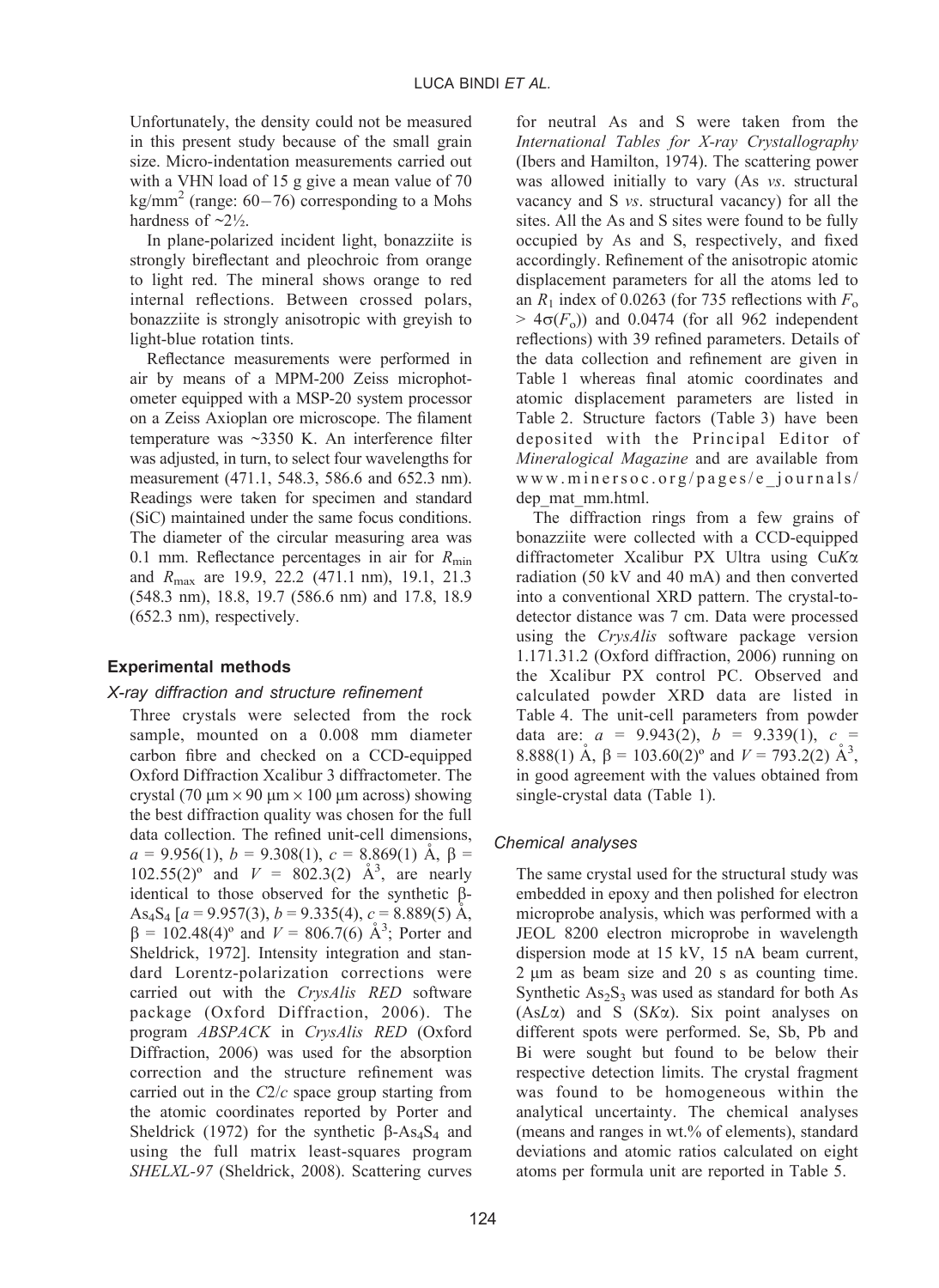#### BONAZZIITE, NATURAL  $\beta$ -As<sub>4</sub>S<sub>4</sub>

| Crystal data                                                                             |                                                      |
|------------------------------------------------------------------------------------------|------------------------------------------------------|
| Formula                                                                                  | As <sub>4</sub> S <sub>4</sub>                       |
| Crystal size (mm)                                                                        | $0.070 \times 0.090 \times 0.100$                    |
| Form                                                                                     | block                                                |
| Colour                                                                                   | orange                                               |
| Crystal system                                                                           | monoclinic                                           |
| Space group                                                                              | $C2/c$ (#15)                                         |
| a(A)                                                                                     | 9.956(1)                                             |
| b(A)                                                                                     | 9.308(1)                                             |
| c(A)                                                                                     | 8.869(1)                                             |
| $\beta$ (°)                                                                              | 102.55(2)                                            |
| $V(\AA^3)$                                                                               | 802.3(2)                                             |
| Ζ                                                                                        | $\overline{4}$                                       |
| Data collection                                                                          |                                                      |
| Instrument                                                                               | Oxford Diffraction Xcalibur 3                        |
| Radiation type                                                                           | MoK $\alpha$ ( $\lambda = 0.71073$ )                 |
| Temperature $(K)$                                                                        | 298(3)                                               |
| Detector to sample distance (cm)                                                         | 5                                                    |
| Number of frames                                                                         | 425                                                  |
| Measuring time (s)                                                                       | 25                                                   |
| Maximum covered 2 $\theta$ ( $\degree$ )                                                 | 55.93                                                |
| Absorption correction                                                                    | multi-scan (ABSPACK; Oxford Diffraction, 2006)       |
| Collected reflections                                                                    | 1972                                                 |
| Unique reflections                                                                       | 962                                                  |
| Reflections with $F_0 > 4\sigma(F_0)$                                                    | 735                                                  |
| $R_{\text{int}}$                                                                         | 0.0481                                               |
| Range of $h, k, l$                                                                       | $-13 \le h \le 12, -12 \le k \le 12, 0 \le l \le 11$ |
| Refinement                                                                               |                                                      |
| Refinement                                                                               | Full-matrix least squares on $F^2$                   |
| Final $R_1$ [ $F_0 > 4\sigma(F_0)$ ]                                                     | 0.0263                                               |
| Final $R_1$ (all data)                                                                   | 0.0474                                               |
| Number of least squares parameters                                                       | 39                                                   |
|                                                                                          | 0.94                                                 |
| $\Delta \rho_{\text{max}}$ (e $\AA^{-3}$ )<br>$\Delta \rho_{\text{min}}$ (e $\AA^{-3}$ ) | $-0.87$                                              |
|                                                                                          |                                                      |

TABLE 1. Data and experimental details for the bonazziite crystal selected.

$$
R_{\text{int}} = (n/n - 1)^{1/2} [F_{\text{o}}^2 - F_{\text{o}} \text{ (mean)}^2]/\Sigma F_{\text{o}}^2
$$
  

$$
R_1 = \Sigma ||F_{\text{o}}| - |F_{\text{c}}||/\Sigma |F_{\text{o}}|
$$

#### Raman spectroscopy

The Raman spectrum of bonazziite (Fig. 2) in the region  $150-400$  cm<sup>-1</sup> was collected using a RenishawRM2000 micro-Raman apparatus, coupled with a diode laser source emitting at 785 nm, using a crystal exhibiting flat surfaces. Sample irradiation was accomplished using the  $50 \times$  microscope objective of a Leica Microscope DMLM. The beam power was  $\sim$ 3 mW and the laser spot size was adjusted between 1 and 3  $\mu$ m. Raman scattering was filtered by a double holographic notch filter system and collected by an air-cooled CCD detector. The acquisition time

for the measurement was 100 s. The spectrum was calibrated with respect to a silicon wafer at 520  $cm^{-1}$ .

## Results and discussion

#### Crystal structure

The crystal structure of bonazziite (Fig. 3) is based on the As<sub>4</sub>S<sub>4</sub> cage-like molecule, in which each As atom links one As and two S atoms. The As4S4 molecule is identical to that found in the structure of realgar (Mullen and Nowacki, 1972). In the As4S4 molecule of the two structures, two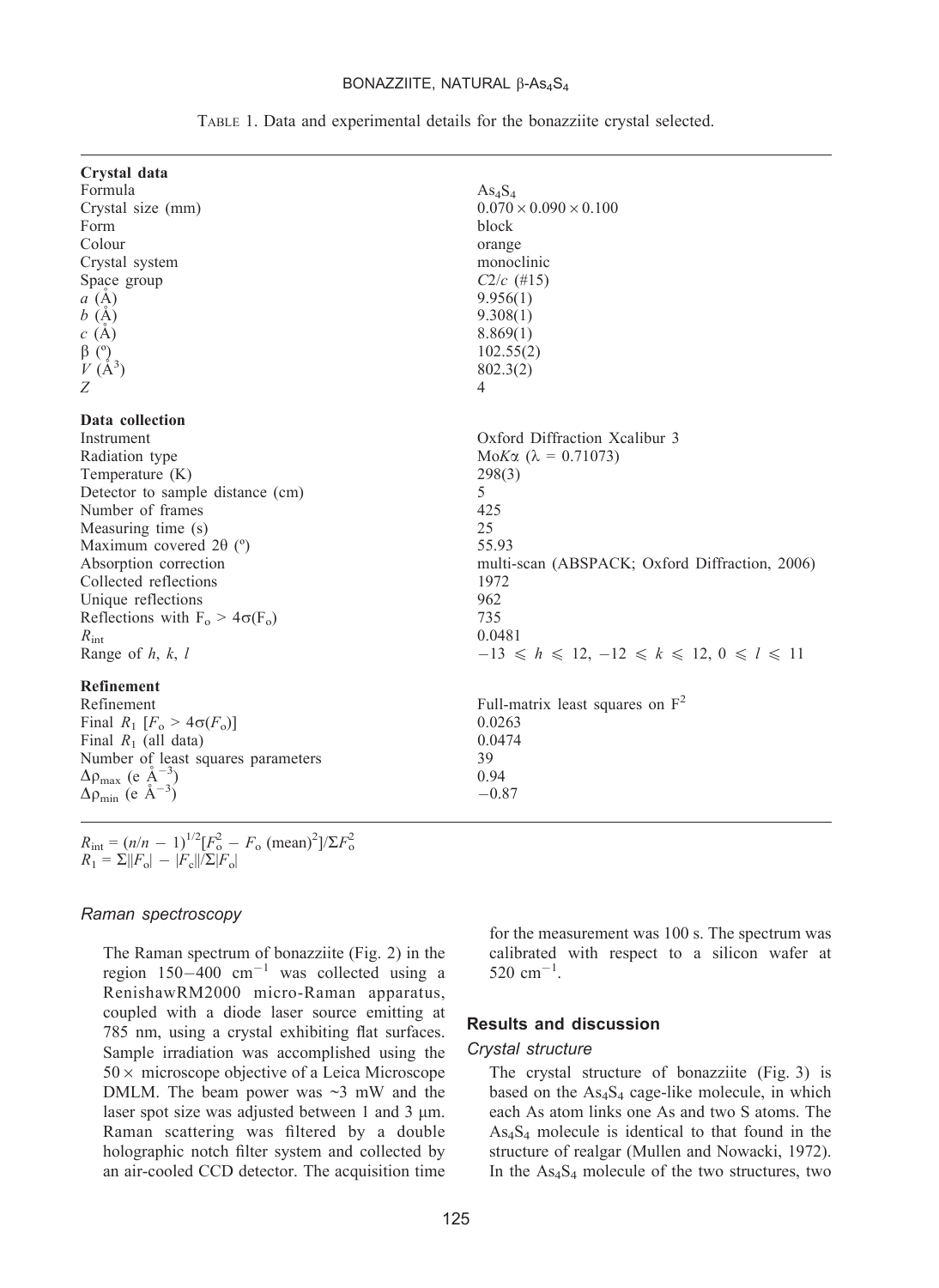| $U_{\rm eq}$     | $0.0288(2)$<br>$0.0283(2)$<br>$0.0337(4)$<br>$0.0360(4)$<br>$0.0348(3)$                                |
|------------------|--------------------------------------------------------------------------------------------------------|
| $U^{12}$         | $0.0055(2)$<br>0.0005(2)<br>0<br>0.0044(5                                                              |
| $U^{13}$         | $\begin{array}{l} 0.0059(2)\\ -0.0038(2)\\ 0.0079(7)\\ 0.0079(7)\\ -0.0046(7)\\ 0.0118(5) \end{array}$ |
| $U^{23}$         | $0.0067(2) \ 0.0065(2) \ 0 \ 0 \ 0$<br>0.0064(6                                                        |
| $U^{53}$         | 0175(2)<br>0.0250(2)<br>0.0336(8)<br>0.0435(9)<br>0.0309(6)                                            |
| $U^{22}$         | 0341(3)<br>0.0319(3)<br>0.0226(7)<br>0.0222(7)<br>0.0494(6)                                            |
|                  | 0349(3)<br>0.0237(2)<br>0.0446(9)<br>0.0362(8)<br>0.0267(5)                                            |
| $\frac{1}{2}$    | $0.05491(5)$<br>0.12611(5)<br>$\frac{1}{4}$<br>.3403(                                                  |
|                  | $\begin{array}{r} -0.20545(5) \\ -0.40158(5) \\ 0.0540(2) \\ 0.5536(2) \\ -0.3040(1) \end{array}$      |
| $\frac{\chi}{a}$ | 0.00188(5)<br>0.16022(4)<br>0<br>0<br>1,2012                                                           |
|                  |                                                                                                        |

TABLE 2. Fractional atomic coordinates and anisotropic displacement parameters  $U_{ij}$  (A

TABLE 2. Fractional atomic coordinates and anisotropic displacement parameters  $U_{ij}(\hat{A}^2)$  for bonazziite.

 $A^2$ ) for bonazziite.

TABLE 4. Powder X-ray diffraction data for bonazziite.

|                  | 1                             |                | $\overline{2}$               |           |
|------------------|-------------------------------|----------------|------------------------------|-----------|
| hkl              | $d_{\text{calc}}(\text{\AA})$ | $I_{\rm calc}$ | $d_{\text{obs}}(\text{\AA})$ | $I_{rel}$ |
| 110              | 6.7221                        | 10             |                              |           |
| $\overline{1}11$ | 5.7441                        | 100            | 5.74                         | 100       |
| 111              | 4.9605                        | 32             |                              |           |
| 200              | 4.8591                        | 24             | 4.86                         | 30        |
| 020              | 4.6540                        | 13             |                              |           |
| 021              | 4.0992                        | 76             | 4.10                         | 60        |
| $\overline{1}12$ | 3.9171                        | 42             | 3.92                         | 50        |
| 022              | 3.1696                        | 28             | 3.12                         | 60        |
| 310              | 3.0594                        | 51             |                              |           |
| 221              | 2.9854                        | 26             | 2.95                         | 50        |
| 202              | 2.9312                        | 22             |                              |           |
| 222              | 2.8720                        | 73             | 2.86                         | 80        |
| $\overline{1}31$ | 2.8554                        | 17             |                              |           |
| $\overline{1}13$ | 2.8091                        | 34             | 2.805                        | 25        |
| 113              | 2.5180                        | 22             |                              |           |
| $\bar{2}23$      | 2.3728                        | 40             | 2.371                        | 30        |
| 041              | 2.2472                        | 10             |                              |           |
| 330              | 2.2407                        | 26             | 2.242                        | 25        |
| 420              | 2.1537                        | 10             |                              |           |
| $\overline{1}33$ | 2.1366                        | 14             |                              |           |
| $\bar{2}41$      | 2.0850                        | 21             |                              |           |
| 242              | 1.9621                        | 11             |                              |           |
| 333              | 1.9147                        | 13             |                              |           |
| 150              | 1.8284                        | 16             |                              |           |
| 422              | 1.7952                        | 16             |                              |           |
| $\bar{5}13$      | 1.7709                        | 16             |                              |           |
| 152              | 1.6601                        | 24             | 1.662                        | 20        |
| $\bar{3}15$      | 1.6599                        | 17             |                              |           |
| 600              | 1.6197                        | 17             |                              |           |
| 423              | 1.5858                        | 10             |                              |           |
| $\overline{1}35$ | 1.5390                        | 10             |                              |           |
| 352              | 1.3423                        | 10             |                              |           |
| 445              | 1.3082                        | 10             |                              |           |

Notes - 1: Calculated powder pattern and indexing for bonazziite on the basis of  $a = 9.956(1)$ ,  $b = 9.308(1)$ ,  $c =$ 8.869(1) Å,  $\beta = 102.55(2)$ ° and with the atom coordinates reported in Table 2. Intensities were calculated using XPOW software, version 2.0 (Downs et al., 1993). Only reflections with  $I > 10\sigma(I)$  are listed. 2: Observed powder pattern for bonazziite obtained with a CCD-equipped single-crystal diffractometer (CuKa radiation).

edges of the disphenoid correspond to As-As bonds, while the other four edges are bridged by S atoms, which form a square parallel to (102). The  $\text{As}_4\text{S}_4$  molecule possesses a  $D_{2d}$  symmetry within the experimental errors.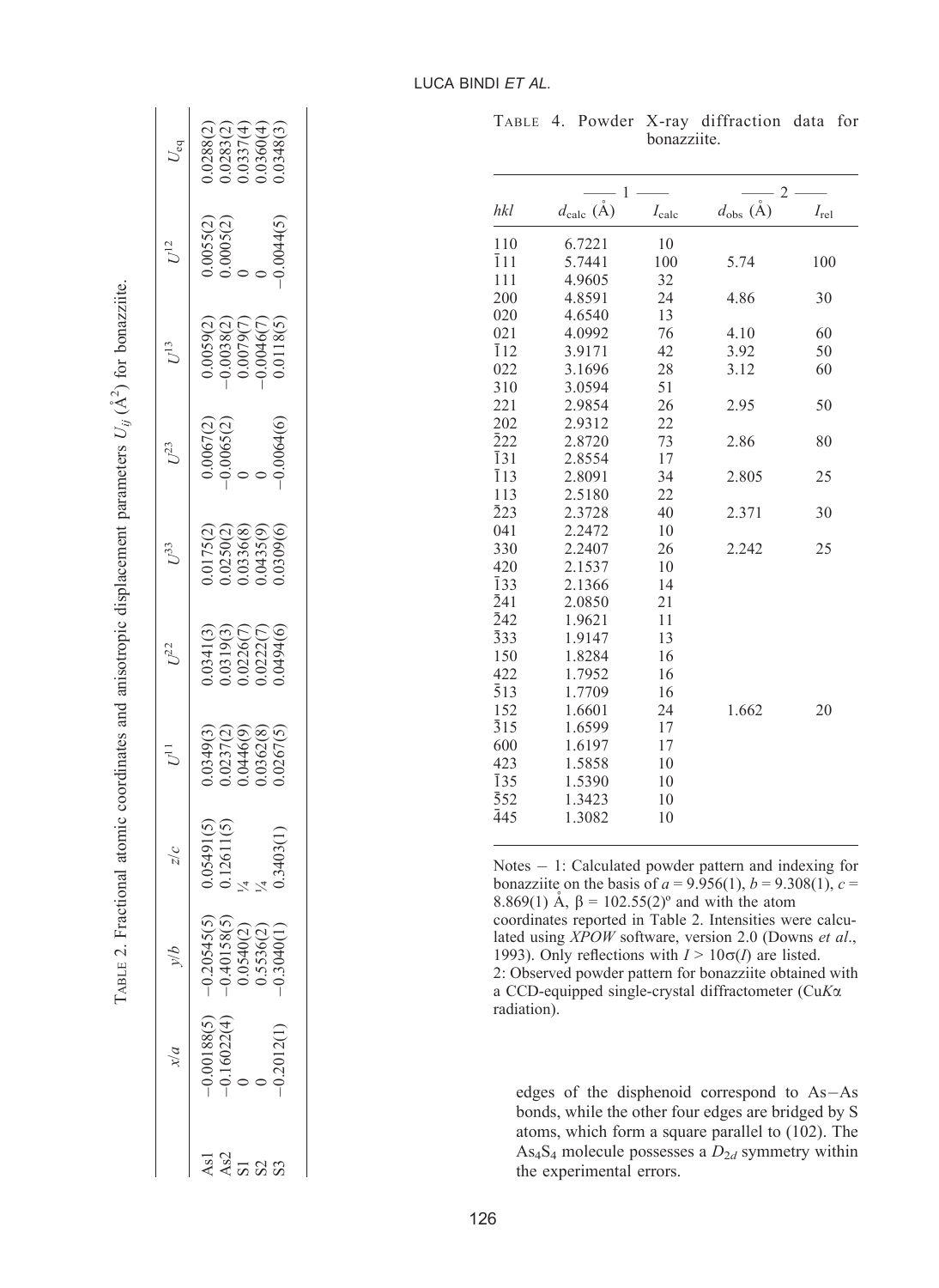| Element | $Wt. \%$       | Ranges                             | $\sigma$     | Atomic ratios |
|---------|----------------|------------------------------------|--------------|---------------|
| As<br>S | 68.94<br>30.20 | $67.88 - 69.35$<br>$28.61 - 30.83$ | 0.50<br>0.30 | 3.95<br>4.05  |
| Total   | 99.14          |                                    |              |               |

TABLE 5. Electron microprobe analyses (means, ranges and standard deviations in wt.% of elements) and atomic ratios (on the basis of eight atoms) for bonazziite.

In the molecule, the As-S bond distances range from 2.222 to 2.234  $\AA$  (Table 6). Such values compare favourably with both those found in the structure of realgar (from 2.228 to 2.247  $\AA$ ; Mullen and Nowacki, 1972) and in the synthetic  $\beta$ -phase (from 2.238 to 2.252 Å; Porter and Sheldrick, 1972). The As-As bond distances in bonazziite (2.579  $\times$  2 Å) are very similar to those observed in the synthetic  $\beta$ -phase (2.593 Å; Porter and Sheldrick,  $1972$ ) and in the  $\beta$ -phase from Papua New Guinea (2.596 Å; Burns and Percival, 2001).

In general, with respect to bond distances, angles and molecular volumes, the molecules in both realgar and bonazziiite are largely identical. However, the shortest B-B distances (distances among the barycentre of the molecules  $\frac{\ }{}$  see Bonazzi and Bindi, 2008) in realgar  $(5.62 \text{ Å})$  are shorter than those observed in bonazziite  $(5.75 \text{ Å})$ .

The bonazziite structure can be also described as a sequence of layers, with molecules grouped parallel to the  $(111)$  planes (Bonazzi and Bindi, 2008). Each layer, in turn, can be described as a sequence of rods parallel to [101]. In each rod, the As4S4 molecules follow each other in two different orientations, which are related by a rotation of  $90^\circ$  around their  $\bar{4}$  axis directed along [102]. Alternating layers are related by inversion centres.

## Spectroscopic considerations

The Raman spectrum of bonazziite is nearly identical to that of the synthetic  $\beta$ -As<sub>4</sub>S<sub>4</sub> (Muniz-Miranda et al., 1996). Most of the bands are due either to the As-As/As-S stretching modes (e.g. 187, 343, 352 and 362  $\text{cm}^{-1}$ ) or to As-S-As/ As-As-S/S-As-S/As-As-As bending modes



FIG. 2. The Raman spectrum of bonazziite (laser source emitting at 785 nm) in the region  $150-400$  cm<sup>-1</sup>.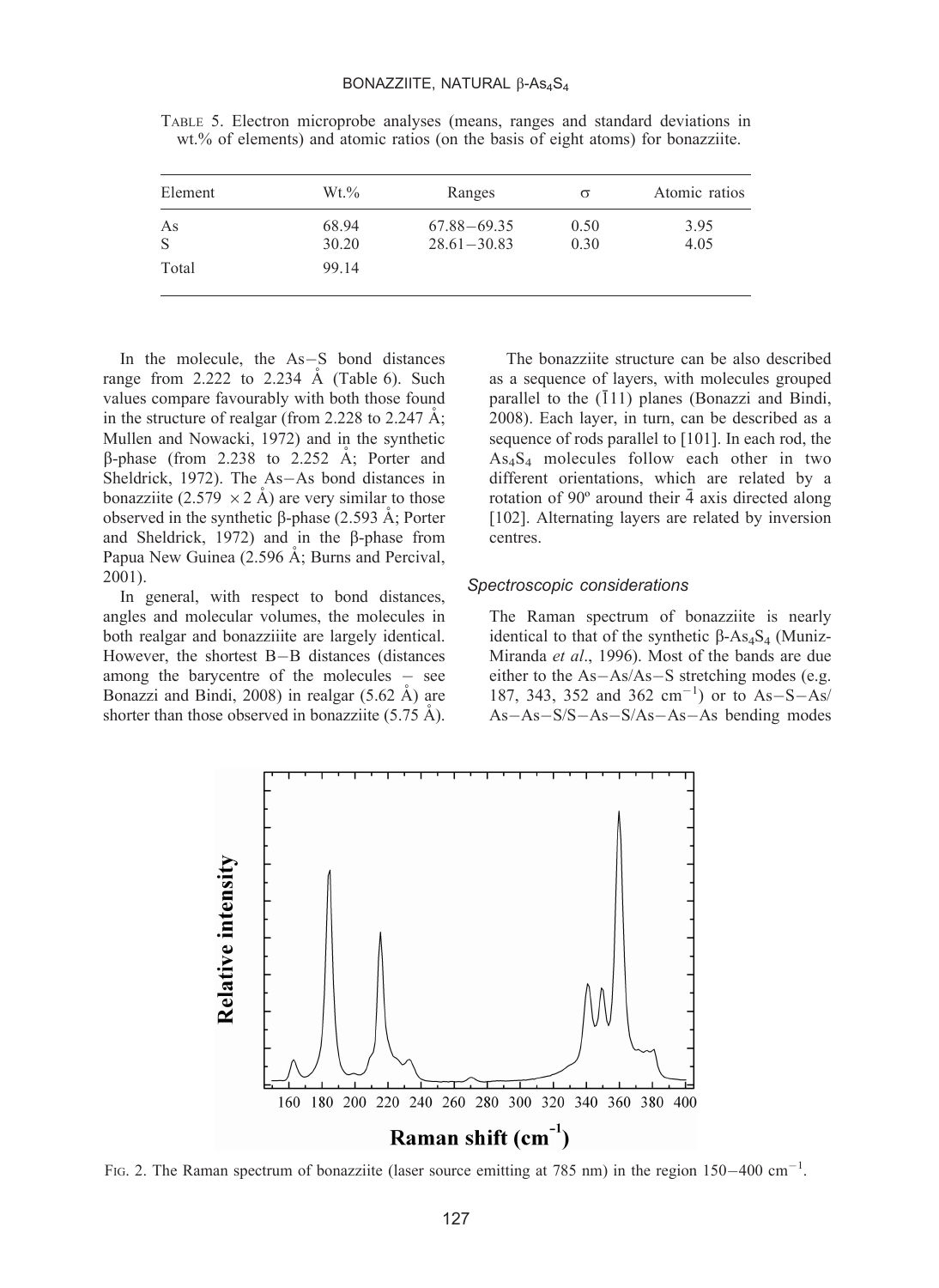

FIG. 3. The crystal structure of bonazziite projected along approximately [010]. Red and yellow circles refer to As and S, respectively. The unit-cell and the orientation of the structure are outlined.

(e.g.  $164$  and  $217 \text{ cm}^{-1}$ ). Note the presence of the weak peak at 275  $cm^{-1}$ , which is indicative of the presence of minor amounts of pararealgar (Bonazzi et al., 1995; Muniz-Miranda et al., 1996). The presence of pararealgar indicates that the bonazziite crystal selected for the Raman investigation had begun to undergo the alteration process induced by light. Both polychromatic and monochromatic light are known to alter realgar and the  $\beta$ -phase (now bonazziite) to pararealgar (Douglass et al., 1992; Bonazzi et al., 1996; Muniz-Miranda et al., 1996).

#### Bonazziite–alacránite series

In the rock sample studied, bonazziite is associated with non-stoichiometric arsenic sulfides with an intermediate composition between bonazziite and alacránite. This represents

the first report of such phases from a completely natural occurrence. The first discovery of  $\text{As}_{4}\text{S}_{4+\text{x}}$ compounds, was at the burning dump of Kater̆ina mine (Bonazzi et al., 2003b). Three natural As4S4+x crystals from Kyrgyzstan were analysed in the present study by single-crystal XRD yielding the following range of unit-cell parameters:  $a = 9.855 - 9.931$ ,  $b = 9.355 - 9.429$ ,  $c =$ 8.966-9.045 Å,  $\beta = 100.79 - 102.06$ ° and  $V =$ 817.3-828.2  $\AA$ <sup>3</sup>. Electron microprobe analysis was not carried out on these crystals but, on the basis of qualitative SEM-EDS data, an increase in the amount of S was observed to be related to an increase of the unit-cell volume, thus indicating that the minerals from Kyrgyzstan exhibit a chemical composition ranging from  $\text{As}_{8}S_{8}$  to  $As_8S_9$ . The indication of a continuous series between bonazziite  $(As_8S_8)$  and alacránite  $(As_8S_9)$ is in agreement with the structural and chemical

| $As1-S1$  | 2.229(1) | $As1-S1-As1$          | 101.51(6) |
|-----------|----------|-----------------------|-----------|
| $As1-S3$  | 2.231(1) | $As2-S2-As2$          | 101.41(6) |
| $As1-As2$ | 2.579(1) | $As2-S3-As1 \times 2$ | 101.90(5) |
|           |          | $S1 - As1 - S3$       | 94.74(4)  |
| $As2-S3$  | 2.222(1) | $S1 - As1 - As2$      | 99.22(3)  |
| $As2-S2$  | 2.234(1) | $S3 - As1 - As2$      | 98.85(4)  |
| $As2-As1$ | 2.579(1) | $S3 - As2-S2$         | 94.74(4)  |
|           |          | $S3 - As2 - As1$      | 98.94(4)  |
|           |          | $S2 - As2 - As1$      | 99.19(3)  |
|           |          |                       |           |

TABLE 6. Bond distances  $(A)$  and angles  $(°)$  for bonazziite.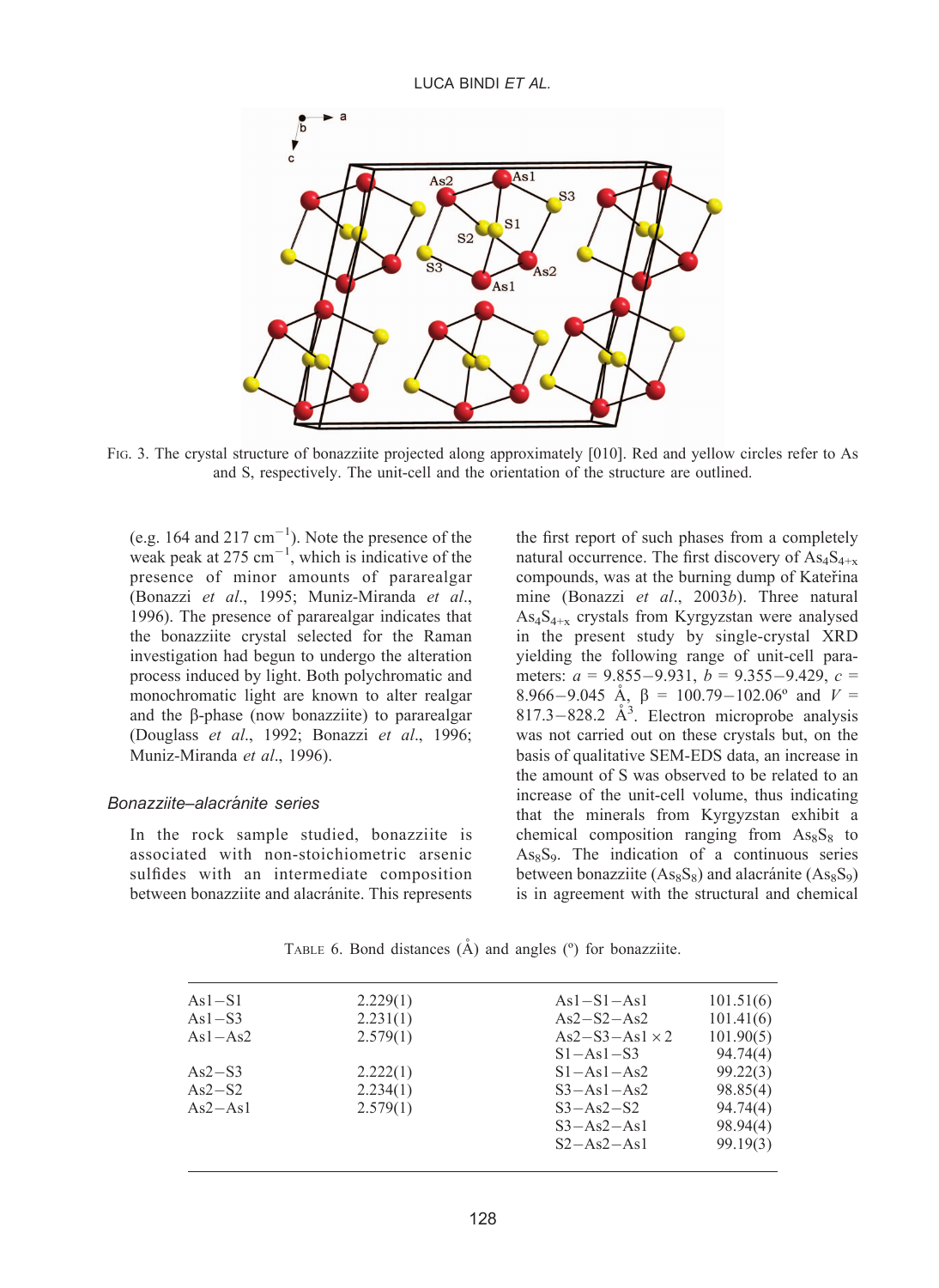evidence obtained by Bonazzi et al. (2003b) for non-stoichiometric compounds from Katerina mine.

### Origin

Except for pararealgar, which occurs as an alteration product of realgar and bonazziite, arsenic-sulfide minerals typically occur either as sublimation products in active volcanic areas or as minor constituents in low-temperature hydrothermal sulfide veins. They are also found in lead, silver, or gold ore deposits associated with other As-bearing sulfides such as getchellite and/ or wakabayashilite. To date, the non-stoichiometric  $\text{As}_{4}S_{4+x}$  sulfides were reported only as sublimation products formed from escaping gasses and vapours of a subsurface colliery fire  $(\check{Z} \check{a} \check{c}ek \check{c}ah$  Ondruš, 1997; Bonazzi et al., 2003b).

The presence of native S in the mineral association studied suggests a very high sulfidation state of the system: i.e. the mineral association has been formed at very high sulfur fugacity. On the other hand, native Hg (found in abundance in the Khaidarkan deposit) in association with As-Sb-minerals is interpreted to form with the participation of magmatic vapours. Therefore, the As-Sb-Hg-mineral association in the Khaidarkan deposit in general and the As-Sb minerals in the specimen studied attest to a large volatile input (possibly during magmatic degassing) during mineral deposition. In other words, the mineral association studied is believed to form with the contribution of a direct magmatic volatile component.

#### Acknowledgements

This research was supported by ''progetto d'Ateneo 2012, University of Florence'' to LB. X-ray intensity data were collected at CRIST, Centro di Cristallografia Strutturale, University of Florence, Italy. The manuscript benefitted from the comments of Peter Leverett and two anonymous reviewers.

#### **References**

- Bindi, L., Popova, V.I. and Bonazzi, P. (2003) Uzonite, As4S5, from the type-locality: X-ray single crystal study and lighting experiments. The Canadian Mineralogist, **41**, 1463–1468.
- Bindi, L., Bonazzi, P., Zoppi, M. and Spry, P.G. (2014a) Chemical variability in wakabayashilite: a real

feature or an analytical artefact? Mineralogical Magazine, 78, 693-702.

- Bindi, L., Pratesi, G., Muniz-Miranda, M., Zoppi, M., Chelazzi, L., Lepore, G.O. and Menchetti, S. (2014b) Bonazziite, IMA 2013-141. CNMNC Newsletter No. 20, June 2014, page 554; Mineralogical Magazine, 78, 549-558.
- Blachnik, R., Hoppe, A. and Wickel, U. (1980) Die Systeme Arsen-Schwefel und Arsen-Selen und die thermodynamischen Daten ihrer Verbindungen. Zeitschrift für anorganische und allgemeine Chemie, 463, 78-90.
- Bonazzi, P. and Bindi, L. (2008) A crystallographic review of arsenic sulfides: Effects of chemical variations and changes induced by light exposure. Zeitschrift für Kristallographie, 223, 132-147.
- Bonazzi, P., Menchetti, S. and Pratesi, G. (1995) The crystal structure of pararealgar, As<sub>4</sub>S<sub>4</sub>. American Mineralogist, **80**, 400–403.
- Bonazzi, P., Menchetti, S., Pratesi, G., Muniz-Miranda, M. and Sbrana, G. (1996) Light-induced variations in realgar and  $\beta$ -As<sub>4</sub>S<sub>4</sub>: X-ray diffraction and Raman studies. American Mineralogist, 81, 874-880.
- Bonazzi, P., Bindi, L., Popova, V.I., Pratesi, P. and Menchetti, S. (2003a) Alacránite, As<sub>8</sub>S<sub>9</sub>: structural study of the holotype and re-assignment of the original chemical formula. American Mineralogist, 88, 1796-1800.
- Bonazzi, P., Bindi, L., Olmi, F. and Menchetti, S.  $(2003b)$  How many alacránites do exist? A structural study of non-stoichiometric  $\text{As}_{8}\text{S}_{9-x}$  crystals. European Journal of Mineralogy, 15, 282-288.
- Bonazzi, P., Lampronti, G.I., Bindi, L. and Zanardi, S. (2005) Wakabayashilite,  $[(As, Sb)_{6}S_{9}][As_{4}S_{5}]$ : Crystal structure, pseudosymmetry, twinning, and revised chemical formula. American Mineralogist, 90, 1108-1114.
- Bonazzi, P., Bindi, L., Muniz Miranda, M., Chelazzi, L., Rödl, T. and Pfitzner, A. (2011) Light-induced molecular change in synthetic  $HgI_2$ ·As<sub>4</sub>S<sub>4</sub>: evidence by single-crystal X-ray diffraction and Raman spectroscopy. American Mineralogist, 96, 646-653.
- Bryndzya, L.T. and Kleppa, O.J. (1988) Standard molar enthalpies of formation of realgar  $(\alpha$ -AsS) and orpiment  $(As_2S_3)$  by high-temperature direct-synthesis calorimetry. Journal of Chemical Thermodynamics, 20, 755-764.
- Burgio, L., Clark, R.J.H. and Theodoraki, K. (2003) Raman microscopy of Greek icons: identification of unusual pigments. Spectrochimica Acta, A59, 2371-2389.
- Burns, P.C. and Percival, J.B. (2001) Alacránite, As<sub>4</sub>S<sub>4</sub>: a new occurrence, new formula, and determination of the crystal structure. The Canadian Mineralogist, 39, 809-818.
- Chukanov, N.V., Karpenko, V.Y., Rastsvetaeva, R.K.,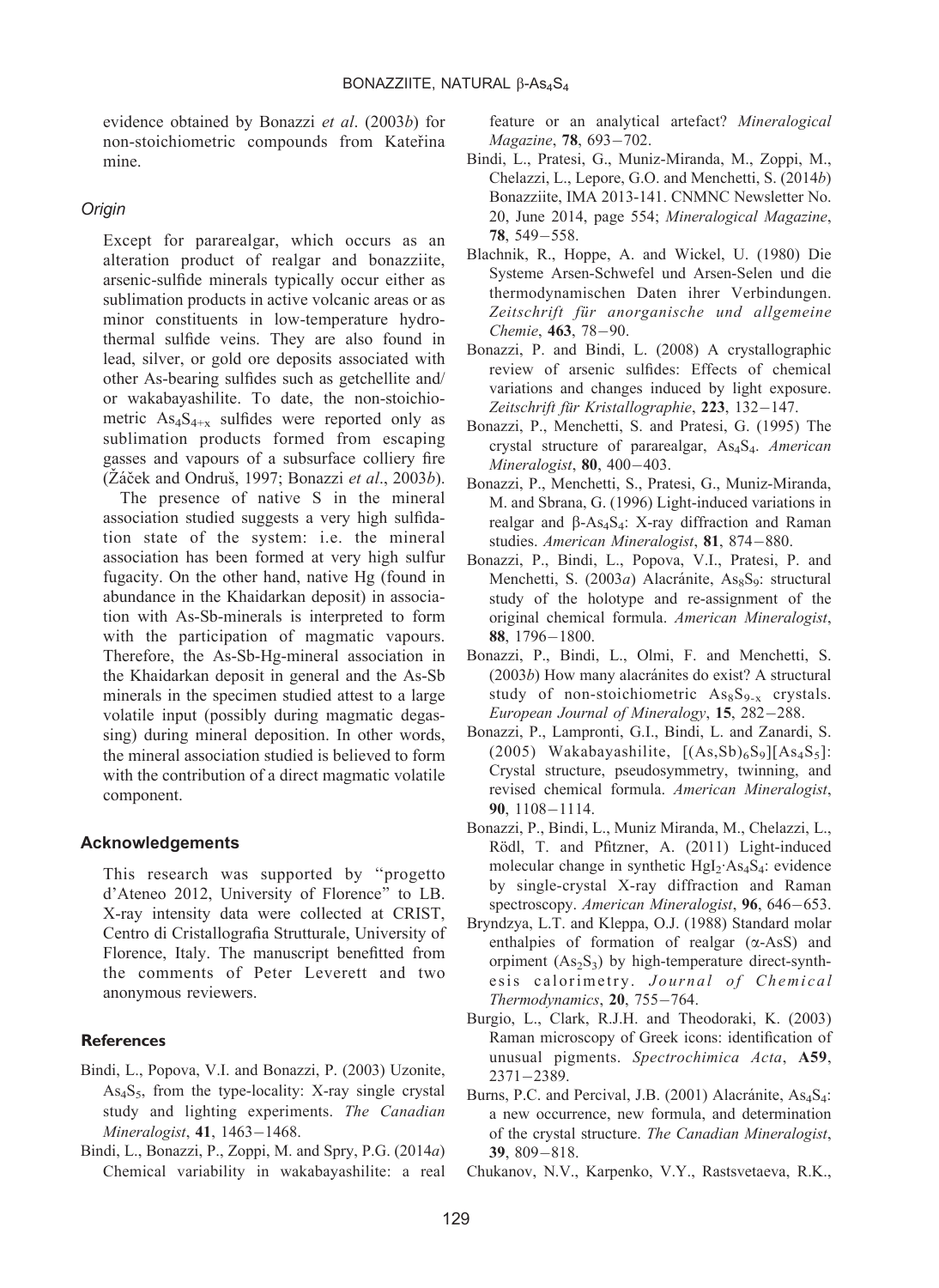Zadov, A.E. and Kuz'mina, O.V. (1999) Khaidarkanite Cu<sub>4</sub>Al<sub>3</sub>(OH)<sub>14</sub>F<sub>3</sub>·2H<sub>2</sub>O, a new mineral from the Khaidarkan deposit, Kyrgyzstan. Zapiski Vsesoyuznogo Mineralogicheskogo Obshchestva,  $128, 58 - 63.$ 

- Clark, A.H. (1970) Alpha-arsenic sulfide, from Mina Alacràn, Pampa Larga, Chile. American Mineralogist, **55**, 1338–1344.
- Clark, R.J.H. and Gibbs, P.J. (1998) Analytical approach: Raman microscopy of a 13<sup>th</sup>-century illuminated text. Analytical Chemistry, **70**, 99–104.
- Daniels, V. and Leach, B. (2004) The occurrence and alteration of realgar on Ancient Egyptian papyri. Studies in Conservation, 49, 73-84.
- Douglass, D.L., Shing, C. and Wang, G. (1992) The light-induced alteration of realgar to pararealgar. American Mineralogist, 77, 1266-1274.
- Downs, R.T., Bartelmehs, K.L., Gibbs, G.V. and Boisen, M.B. Jr (1993) Interactive software for calculating and displaying X-ray or neutron powder diffractometer patterns of crystalline materials. American Mineralogist, **78**, 1104–1107.
- Hall, H.T. (1966) The system Ag-Sb-S, Ag-As-S, and Ag-Bi-S: Phase relations and Mineralogical Significance. PhD Thesis, Brown University, Providence, Rhode Island, USA.
- Holomb, R., Mitza, V., Johansson, P., Mateleshko, N., Matic, A. and Veresh, M. (2005) Energy-dependence of light-induced changes in  $g-As_{45}S_{55}$  during recording the micro-Raman spectra. Chalcogenide Letters, 2, 63–69.
- Kutoglu, A. (1976) Darstellung und Kristallstruktur einer neuen isomeren Form von As<sub>4</sub>S<sub>4</sub>. Zeitschrift für anorganische und allgemeine Chemie, 419, 176-184.
- Jurado-Lopez, A., Demko, O., Clark, R.J.H. and Jacobs, D. (2004) Analysis of the palette of a precious  $16<sup>th</sup>$ century illuminated Turkish manuscript by Raman microscopy. Journal of Raman Spectroscopy, 35, 119-124.
- Ibers, J.A. and Hamilton, W.C. (Editors) (1974) International Tables for X-ray Crystallography, vol. IV. Kynock, Dordrecht, The Netherlands, pp. 366.
- Lepore, G.O., Boffa Ballaran, T., Nestola, F., Bindi, L., Pasqual, D. and Bonazzi, P. (2012) Compressibility of synthetic  $\beta$ -As<sub>4</sub>S<sub>4</sub>: *In situ* high-pressure singlecrystal X-ray study. Mineralogical Magazine, 76, 963-973.
- Mullen, D.J.E. and Nowacki, W. (1972) Refinement of the crystal structures of realgar, AsS and orpiment, As<sub>2</sub>S<sub>3</sub>. Zeitschrift für Kristallographie, 136, 48–65.
- Muniz-Miranda, M., Sbrana, G., Bonazzi, P., Menchetti, S. and Pratesi, G. (1996) Spectroscopic investigation and normal mode analysis of  $As<sub>4</sub>S<sub>4</sub>$  polymorphs. Spectrochimica Acta, **A52**, 1391-1401.
- Němec, P., Jedelský, J., Frumar, M., Černošek, Z. and Vlček, M. (2005) Structure of pulsed-laser deposited arsenic-rich As-S amorphous thin films, and effect of light and temperature. Journal of Non-Crystalline Solids, **351**, 3497–3502.
- Oxford Diffraction (2006) CrysAlis RED (Version 1.171.31.2) and ABSPACK in CrysAlis RED. Oxford Diffraction Ltd, Abingdon, Oxfordshire, England.
- Pagliai, M., Bonazzi, P., Bindi, L., Muniz-Miranda, M. and Cardini, G. (2011) Structural and vibrational properties of arsenic sulfides: alacránite  $(As_8S_9)$ . Journal of Physical Chemistry A, 115, 4558-4562.
- Percival, J.B., Hannington, M.D., Herzig, P.M. and Jonasson, I.R. (1999) Clay mineral associations in sulphide-bearing volcanic rocks and sediments from the Lihir area, Papua New Guinea. Pp. 689-696 in: Clays for our Future (H. Kodama, A.R. Mermut and J.K. Torrance, editors). Proceedings of the 11th International Clay Conference, ICC97 Organizing Committee, Ottawa.
- Popova, V.I., Popov, V.A., Clark, A., Polyakov, V.O. and Borisovski, S.E. (1986) Alacránite  $\text{As}_8\text{S}_9$ ; a new mineral. Proceedings of the Russian Mineralogical Society (ZVMO), 115, 360–368 [in Russian].
- Porter, E.J. and Sheldrick, G.M. (1972) Crystal structure of a new crystalline modification of tetra-arsenic tetrasulphide (2,4,6,8-tetrathia-1,3,5,7-tetra-arsatricyclo[3,3,0,03,7]-octane). Journal of the Chemical Society, Dalton Transactions, 13, 1347-1349.
- Roberts, A.C., Ansell, H.G. and Bonardi, M. (1980) Pararealgar, a new polymorph of AsS, from British Columbia. The Canadian Mineralogist, 18, 525-527.
- Roland, G.W.  $(1972)$  Concerning the  $\alpha$ -AsS realgar inversion. The Canadian Mineralogist, 11, 520-525.
- Sheldrick, G.M. (2008) A short history of SHELX. Acta Crystallographica, A64, 112-122.
- Smith, D.G.W. and Nickel, E.H. (2007) A system for codification for unnamed minerals: report of the Subcommittee for Unnamed Minerals of the IMA Commission on New Minerals, Nomenclature and Classification. The Canadian Mineralogist, 45,  $983 - 1055$ .
- Trentelman, K., Stodulski, L. and Pavlosky, M. (1996) Characterization of pararealgar and other lightinduced transformation products from realgar by Raman microspectroscopy. Analytical Chemistry, 68, 1755-1761.
- Whitfield, H.J. (1970) The crystal structure of tetraarsenic trisulphide. Journal of Chemical Society, Dalton Transactions, 1800-1803.
- Whitfield, H.J. (1973 $a$ ) Crystal structure of the  $\beta$ -form of tetra-arsenic trisulphide. Journal of the Chemical Society, Dalton Transactions, 1737-1738.
- Whitfield, H.J. (1973b) Crystal and molecular structure